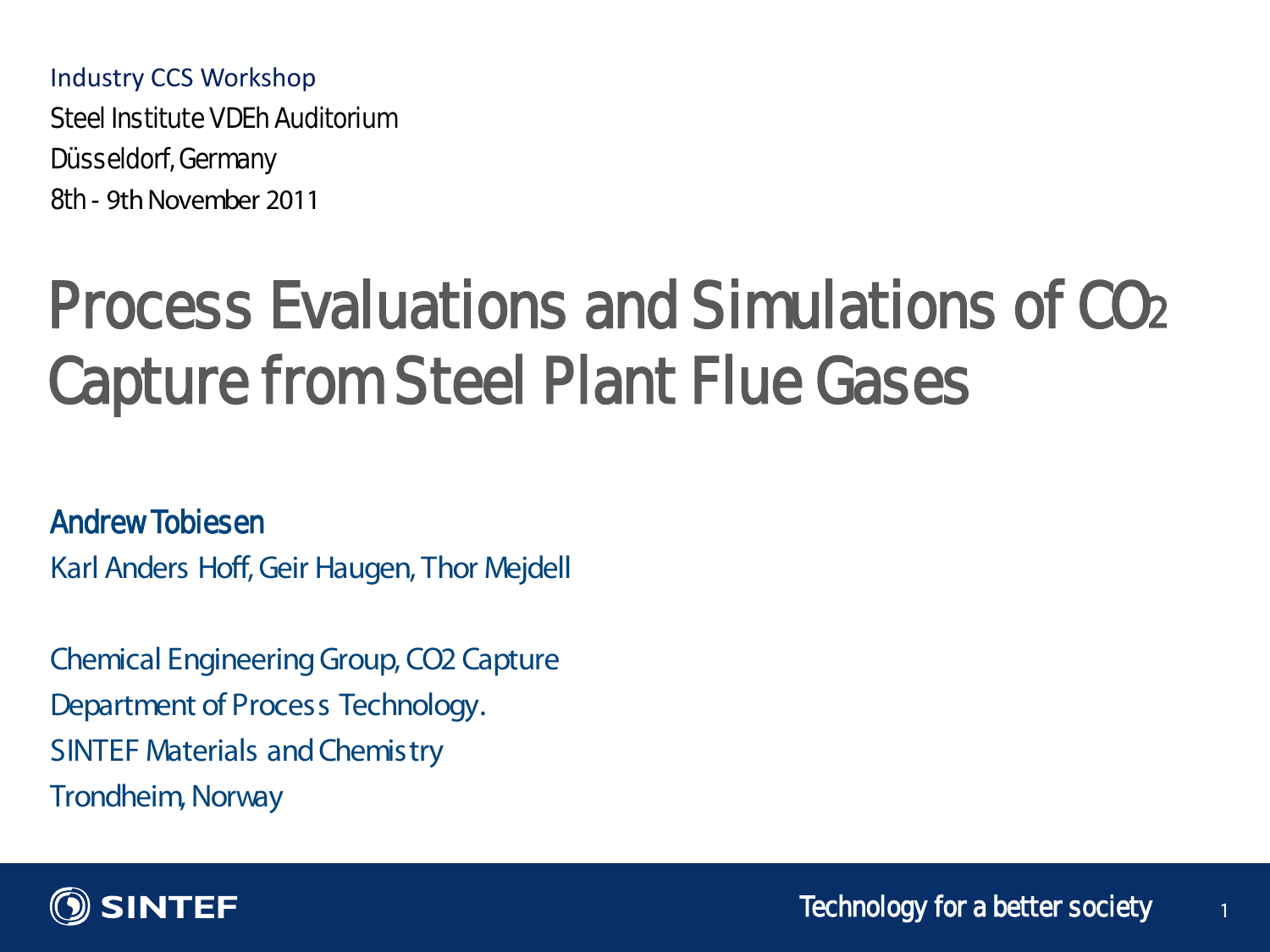**SINTEF C**biectives Process design and basis for simulation Simulation studies **Summary** 

# **Outline**

- SINTEF: Who we are
- Project objectives
- General process design and basis for simulation
	- CO2SIM simulation software
- Second Pass simulations (separate absorbers, combined desorbers at power plant)
	- Conventional MEA plant
	- Energy saving solvent and process configuration
- CO2 removal from an Oxygen blast furnace (OBF) stream
- Summary and conclusions

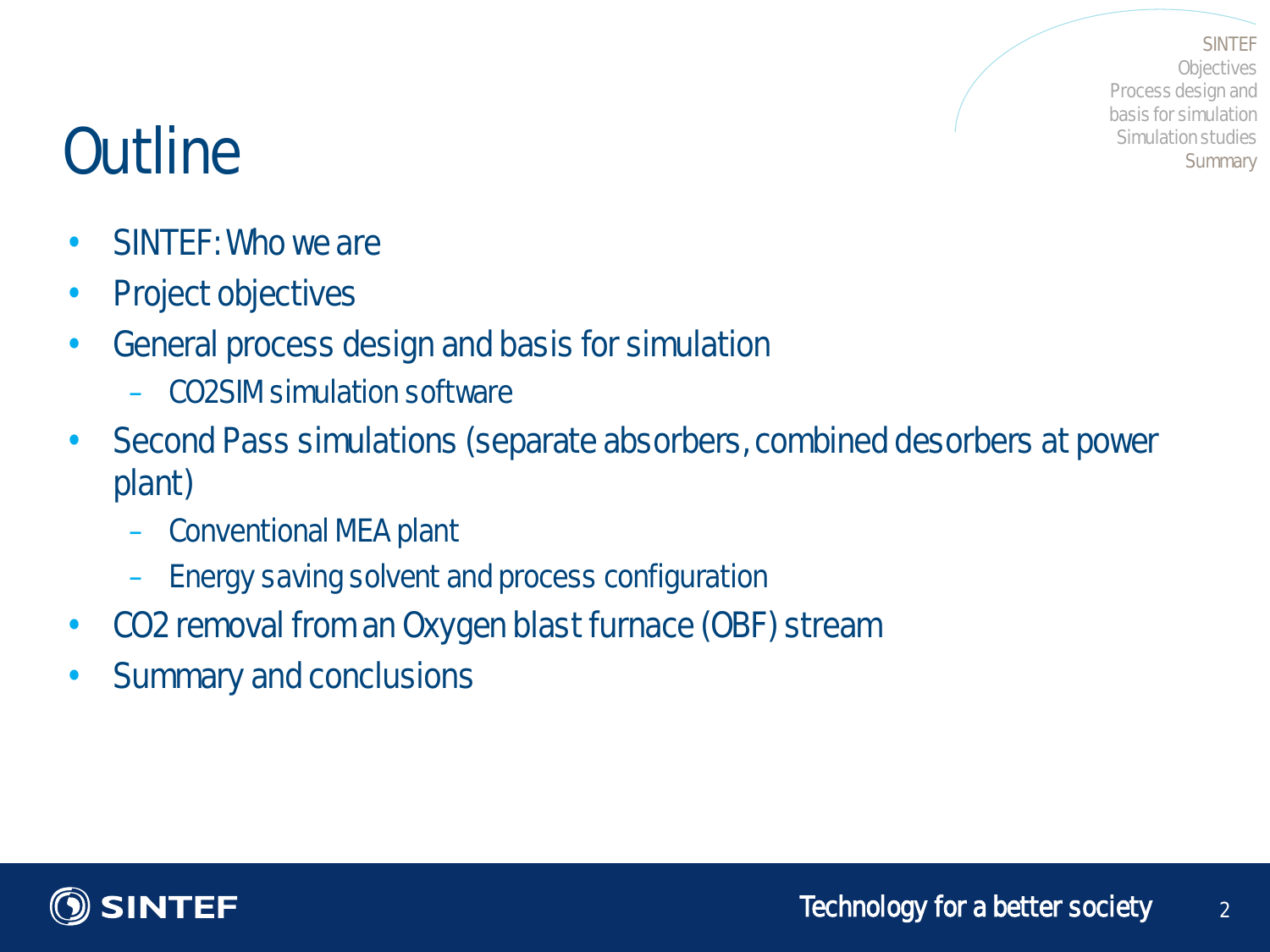# SINTEF CO2 capture group

- The CO2 capture group at SINTEF/NTNU is one of the worlds largest research groups within absorption technology
- Laboratories and equipment for solvent characterization from bench to pilot scale
- In house molecular simulation models, thermodynamic models and complete process simulator (CO2SIM)







People: CO<sub>2</sub> capture processes<br>20 researchers NTNU Department of **Chemical Engineering**<br>18 PhD students and post doc







SINTEF

**Objectives** Process design and basis for simulation Simulation studies Summary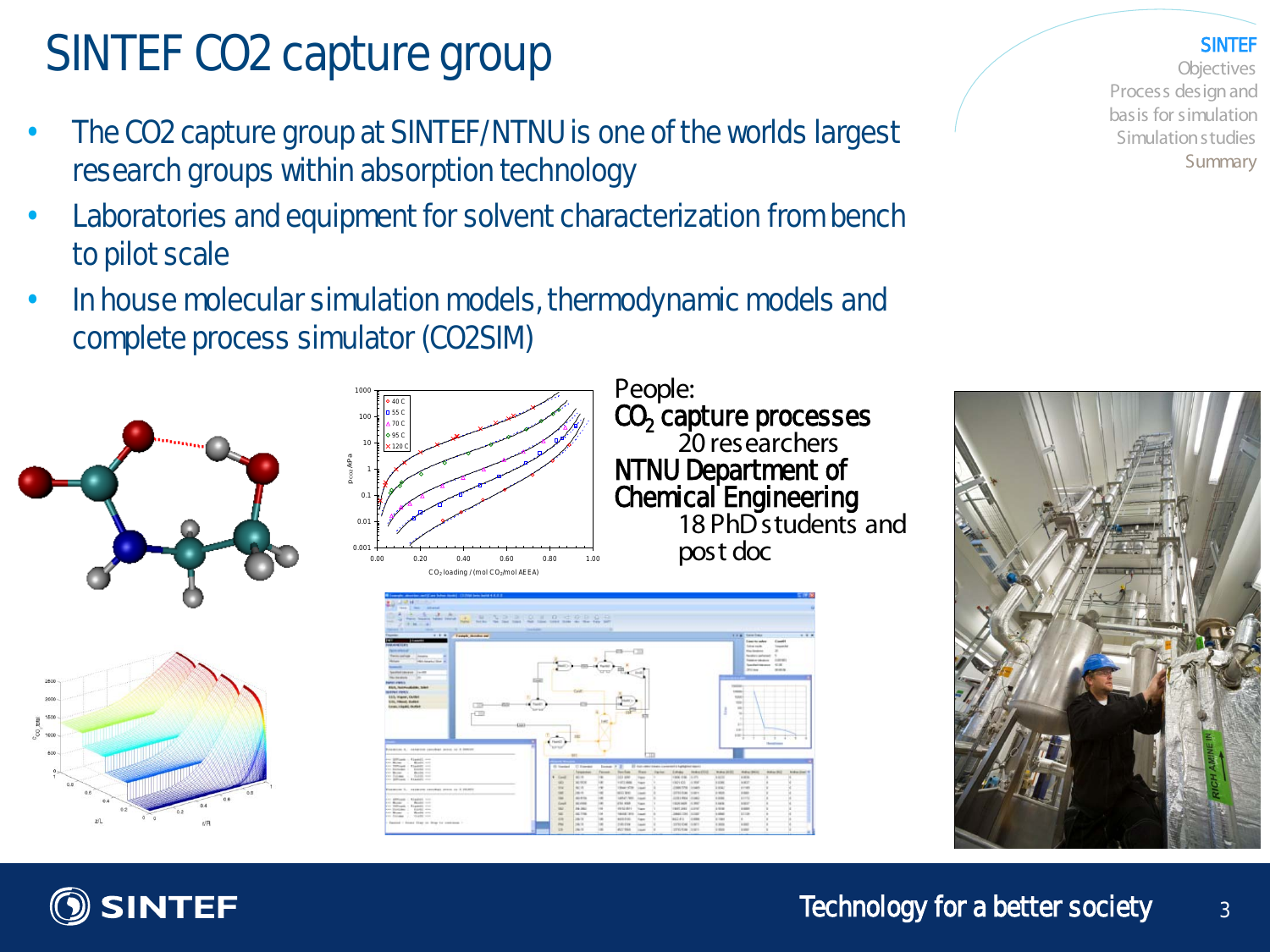#### Project description

#### **SINTEF Chiectives** Process design and basis for simulation Simulation studies **Summary**

The overall project is headed by Swerea Mefos for IEA GHG, "Techno-Economic Assessment of Carbon capture from an Integrated Steel plant"

SINTEF was to perform detailed simulations of solvent based CO2 capture processes on various flue gases present in a conventional steel plant as well as oxygen blast furnace (OBF) gas composition.

#### Previously we have worked with simulation of blast furnace gases in the ULCOS project:

- Tobiesen, F.A., Svendsen, H.F. and Mejdell, T. "Modeling of Blast Furnace CO2 Capture Using Amine Absorbents", *Ind. Eng. Chem. Res., 2007*, 46, 7811-7819.
- Mejdell, T., Tobiesen. A, Svendsen, H., CO, Capture with Chemical Absorption, ULCOS report nr 515960: 2006.
- Mejdell and Tobiesen, CO<sub>2</sub> Scrubbing with Amines, UCLOS: SP6 2006, Trollfjord, Norway

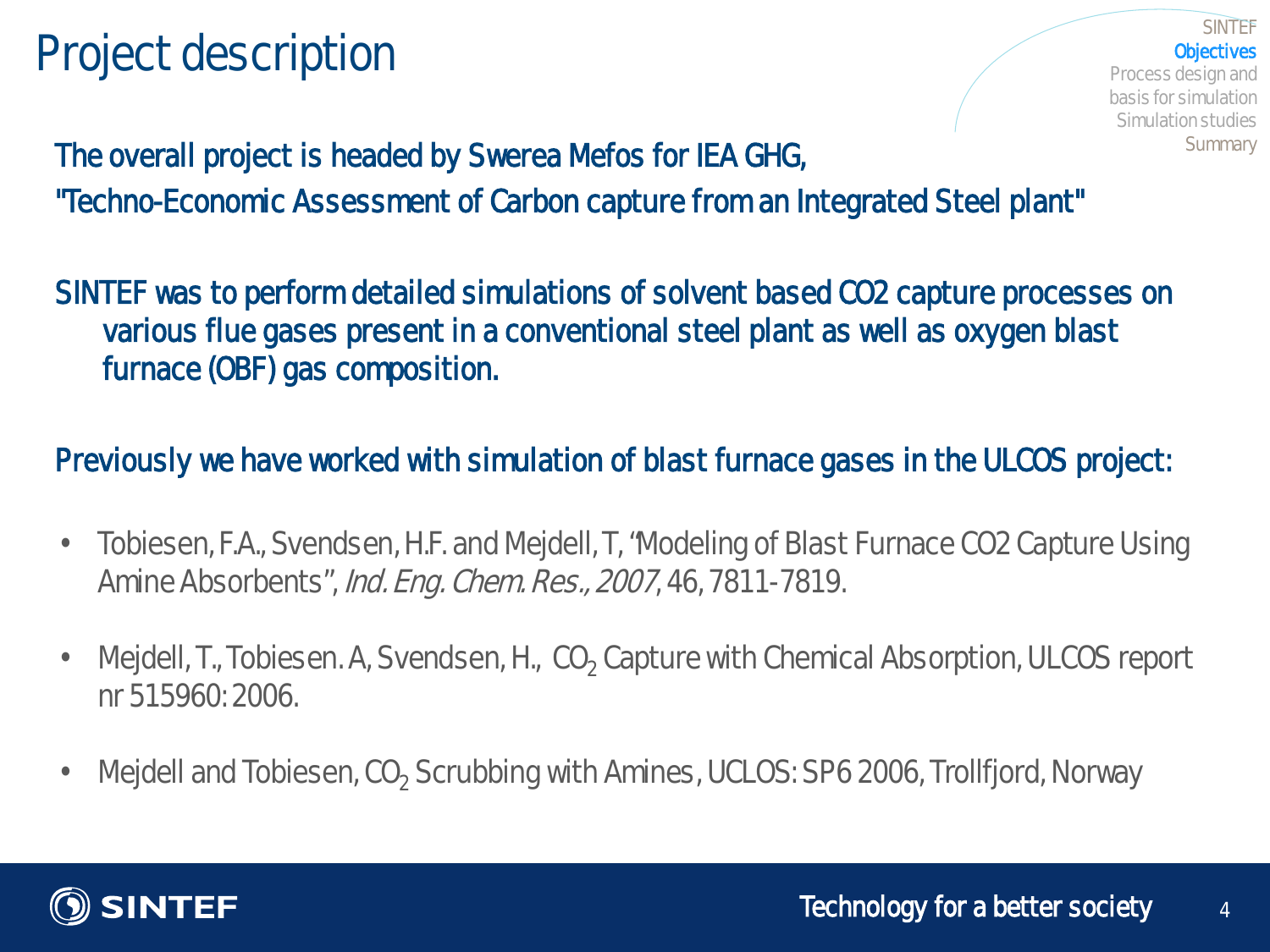#### Objective: Establish energy requirements and equipment sizing for a lation studies solvent based CO2 capture process basis for simulation **Summary**

- 1. Working on various flue gases present in an integrated steel plant
- $2.$ **OBF flue gases**

Input:

- Various flue gas streams present in a conventional steel plant, provided by Swerea Mefos Investigation
- **Establish energy requirements and equipment sizing**
- Evaluate the concept of single absorbers for the *Steam generation, Hot stove + Coke, Lime* Productionflue gases combined with solvent transport to common desorber site (second pass)
	- Evaluate CO2 recovery of 85, 90 and 95% from the different streams to remove 75% CO2 total
- Simulate oxygen blast furnace flue gas separation



**Objectives** 

Process design and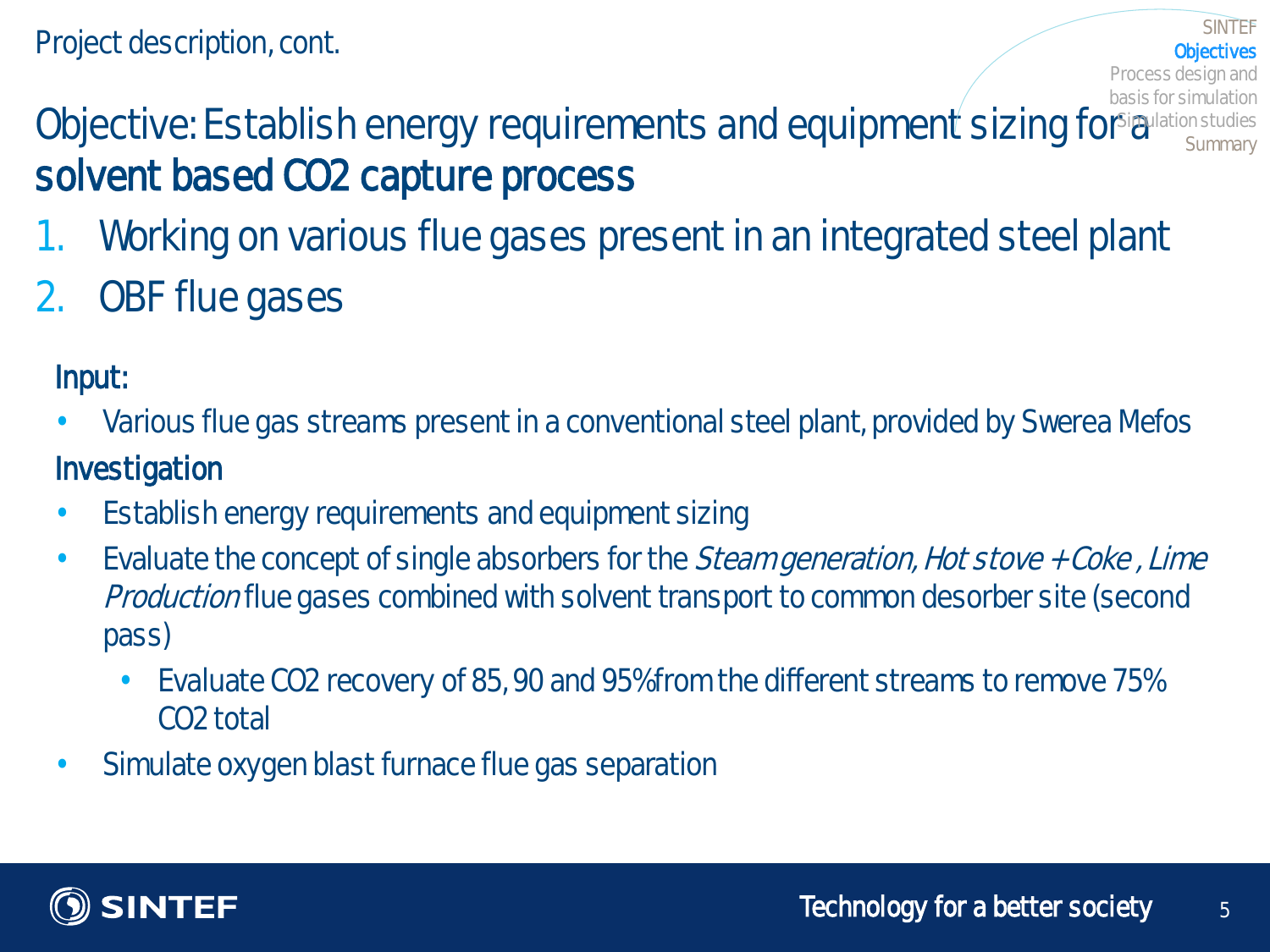#### Flue gas qualities

#### **SINTEF C**biectives Process design and basis for simulation

Simulation studies

**Summary** 

| Flue gas:                  |                |                         |         |           |           | Lime Production Coke Production Sinter Plant Hot Stoves   Reheating furnace   Steam Gen. |           |
|----------------------------|----------------|-------------------------|---------|-----------|-----------|------------------------------------------------------------------------------------------|-----------|
| <b>Case abbrev.</b>        |                | $\overline{\mathbf{P}}$ | CP      | <b>SP</b> | <b>HS</b> | <b>RF</b>                                                                                | <b>PP</b> |
| CO <sub>2</sub>            | %              | 19.8                    | 14.7    | 4.9       | 27.3      | 5.0                                                                                      | 27.4      |
| N <sub>2</sub>             | %              | 60.0                    | 69.5    | 72.0      | 65.6      | 71.3                                                                                     | 66.1      |
| O2                         | %              | 7.6                     | 5.0     | 14.8      | 0.8       | 5.9                                                                                      | 0.7       |
| H2O                        | $\%$           | 12.7                    | 10.8    | 7.5       | 6.3       | 17.8                                                                                     | 5.8       |
| Temp                       | <sub>o</sub> C | 120                     | 250     | 120       | 270       | 500                                                                                      | 120       |
| Pressure                   | bar abs        | 1.08                    | 1.08    | 1.08      | 1.08      | 1.08                                                                                     | 1.08      |
| <b>NOX</b>                 | ppmy           | 15.0                    | 150.0   | 100.0     | 37.0      | 247.0                                                                                    | 50.0      |
| <b>SOX</b>                 | ppmy           | 3.6                     | 21.3    | 106.0     | 18.0      | 5.0                                                                                      | 14.0      |
| CO2-flow                   | t/yr           | 298,341                 | 771,130 | 1,075,557 | 1,660,318 | 230,783                                                                                  | 3,871,852 |
| <b>Sum CO2 all streams</b> | t/yr           | 7,907,980               |         |           |           |                                                                                          |           |

Combination of the PP+HS and CP+LP streams into common desorbers because the streams have a similar CO<sub>2</sub> level.

- Power Plant/ Hot Stoves and Coke and Lime Production flue streams have high CO2 content (slightly higher than conventional coal derived flue gas)
- Very low O2 level of the PPHS case, CPLP similar to conventional coal case
- **SOx and NOx for solvent degradation** 
	- Both NO2 and SO2 seem ok and manageable (similar to coal flue gas)

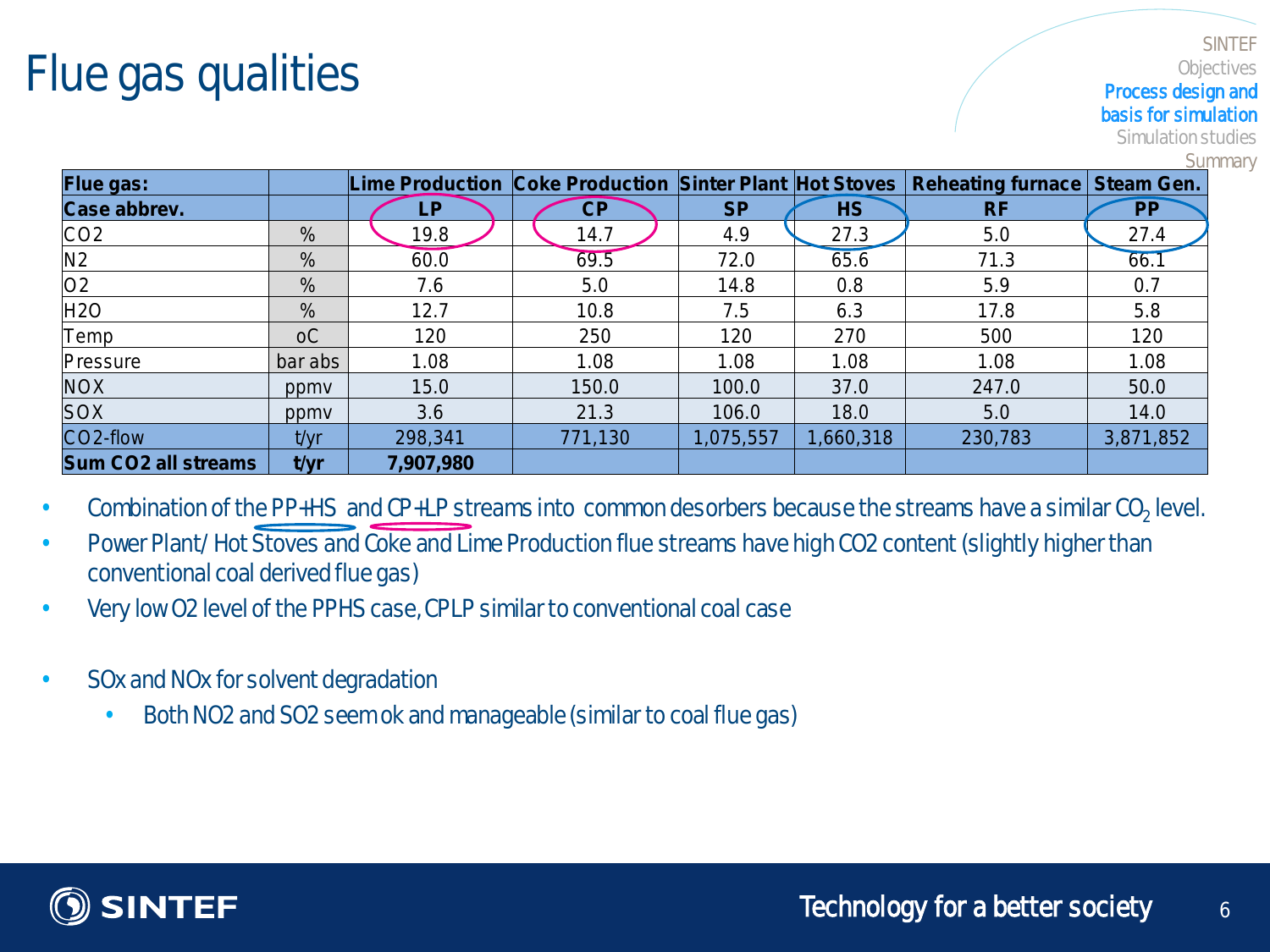#### Second pass

**SINTEF C**biectives Process design and basis for simulation Simulation studies **Summary** 

- Focus primarily on the four main process streams
	- Because of distance between process streams and cost of ducting etc, we chose an option to have single absorbers for each gas at the process area and pump the solvent to a common solvent regeneration unit (desorber) next to the steam boiler, first with standard MEA
	- Test advanced energy saving solvents including process configurations with heat integration.



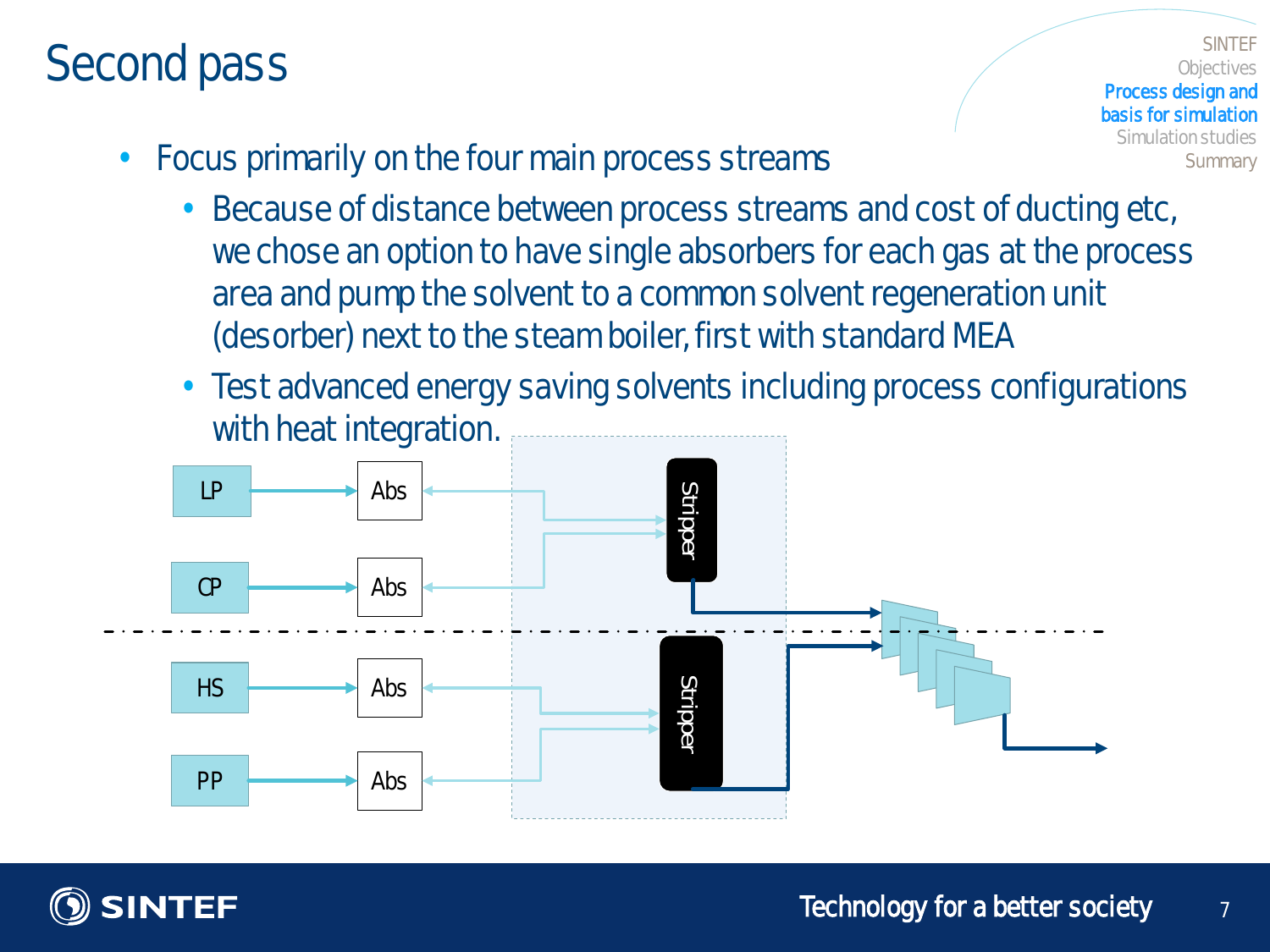## Simulation approach

- Set-up of simulation case in CO2SIM
- Definition of a near optimal case, based on the CO2 input level, characterized with a given lean loading, liquid circulation rate and reboiler duty
- Absorber and desorber dimensioning based upon the Sulpak software from the packing vendor Sulzer, using gas and liquid properties from CO2SIM as input.
- Optimization study using routines built in CO2SIM
	- Varying lean loading and observe the impact on reboiler duty and process utilities (cooling water and electricity for pumps and blower).

#### SulpakTower dimensioning (diameter):

**SINTEF C**biectives

**Summary** 

Process design and basis for simulation Simulation studies

| - 25<br>$\overline{\mathbf{x}}$<br>المزر<br>SULPAK 3.1 - MefosPPHS.pak                                                                                                                                               |                                            |                                                       |                                |                 |                    |      |                        |                |                                        |                                   |  |
|----------------------------------------------------------------------------------------------------------------------------------------------------------------------------------------------------------------------|--------------------------------------------|-------------------------------------------------------|--------------------------------|-----------------|--------------------|------|------------------------|----------------|----------------------------------------|-----------------------------------|--|
| File                                                                                                                                                                                                                 | Edit View Capacity Tools Sketch Units Help |                                                       |                                |                 |                    |      |                        |                |                                        |                                   |  |
| Bed                                                                                                                                                                                                                  | Packing                                    |                                                       |                                |                 |                    |      |                        |                | <b>Results</b>                         |                                   |  |
| h.                                                                                                                                                                                                                   | 11.3                                       | diam [m] Packing-Type Material<br>M2X<br>$\mathbf{v}$ | $ 1.0330 $ (DIN) $\rightarrow$ |                 | <b>NTS</b>         | 1.5  | NTSM exp. hqt [m]<br>圖 | 15.249         | h[2]<br>8.4                            | $\Delta p$ [mbar]<br>25.60        |  |
|                                                                                                                                                                                                                      | <b>Flows</b>                               |                                                       |                                |                 |                    |      |                        | <b>Results</b> |                                        |                                   |  |
|                                                                                                                                                                                                                      | G                                          | L<br>[ko/h]                                           | ρG                             | oL.<br>Tka/m^31 | $\sigma$<br>[mN/m] | ηL   | ηG<br>[cP]             | cap            | F-F.<br>[%] [Pa^0.5] [m3/m2h] [mbar/m] | lig. load $\Delta \nu / \Delta z$ |  |
| Top                                                                                                                                                                                                                  | 1166890                                    | 6398000                                               | 1.2                            | 1100.0 50.0     |                    | 2.23 | 0.018                  | 74.3           | 2.95<br>58.00                          | 1.679                             |  |
| <b>Btm</b>                                                                                                                                                                                                           | 1166890                                    | 6398000                                               | 1.2                            | 1100.0 50.0     |                    | 2.23 | 0.018                  | 74.3           | 2.95<br>58.00                          | 1.679                             |  |
| Text PP absorber                                                                                                                                                                                                     |                                            |                                                       |                                |                 |                    |      |                        |                |                                        |                                   |  |
| Packing<br><b>Results</b><br>Bed                                                                                                                                                                                     |                                            |                                                       |                                |                 |                    |      |                        |                |                                        |                                   |  |
| <b>NTS</b><br>diam [m] Packing-Type<br><b>Material</b><br>NTSM exp. hat [m]<br>h[2]<br>$\Delta p$ [mbar]<br>1.0330 (DIN) $\blacktriangledown$<br>1.5<br>圖<br>15.249<br>74<br>H <sub>2</sub> x<br>84<br>25.71         |                                            |                                                       |                                |                 |                    |      |                        |                |                                        |                                   |  |
| I2                                                                                                                                                                                                                   |                                            |                                                       |                                |                 |                    |      |                        |                |                                        |                                   |  |
| <b>Flows</b><br><b>Results</b><br>liq. load $\Delta_{D}/\Delta_{Z}$<br>F-F<br>cap<br>G<br>ρG<br>$\sigma$<br>$\eta$ L –<br>ηG<br>pL.<br>L<br>$[kq/m^3]$<br>[%] [Pa^0.5] [m3/m2h] [mbar/m]<br>[kg/h]<br>[mN/m]<br>[cP] |                                            |                                                       |                                |                 |                    |      |                        |                |                                        |                                   |  |
| Top                                                                                                                                                                                                                  | 501087                                     | 2744000                                               | 1.2                            | 1100.0 50.0     |                    | 2.23 | 0.018                  | 74.4           | 2.95<br>58.00                          | 1.686                             |  |
| <b>Btm</b>                                                                                                                                                                                                           | 501087                                     | 2744000                                               | 1.2                            | 1100.0 50.0     |                    | 2.23 | 0.018                  | 74.4           | 2.95<br>58.00                          | 1.686                             |  |
| <b>Text HS absorber</b>                                                                                                                                                                                              |                                            |                                                       |                                |                 |                    |      |                        |                |                                        |                                   |  |
| Column data<br><b>Total heds</b><br>Calculate<br>More<br>76.534<br>$\Delta$ p pack, [mbar] $\parallel$<br>p top [mbar]<br>3                                                                                          |                                            |                                                       |                                |                 |                    |      |                        |                |                                        |                                   |  |

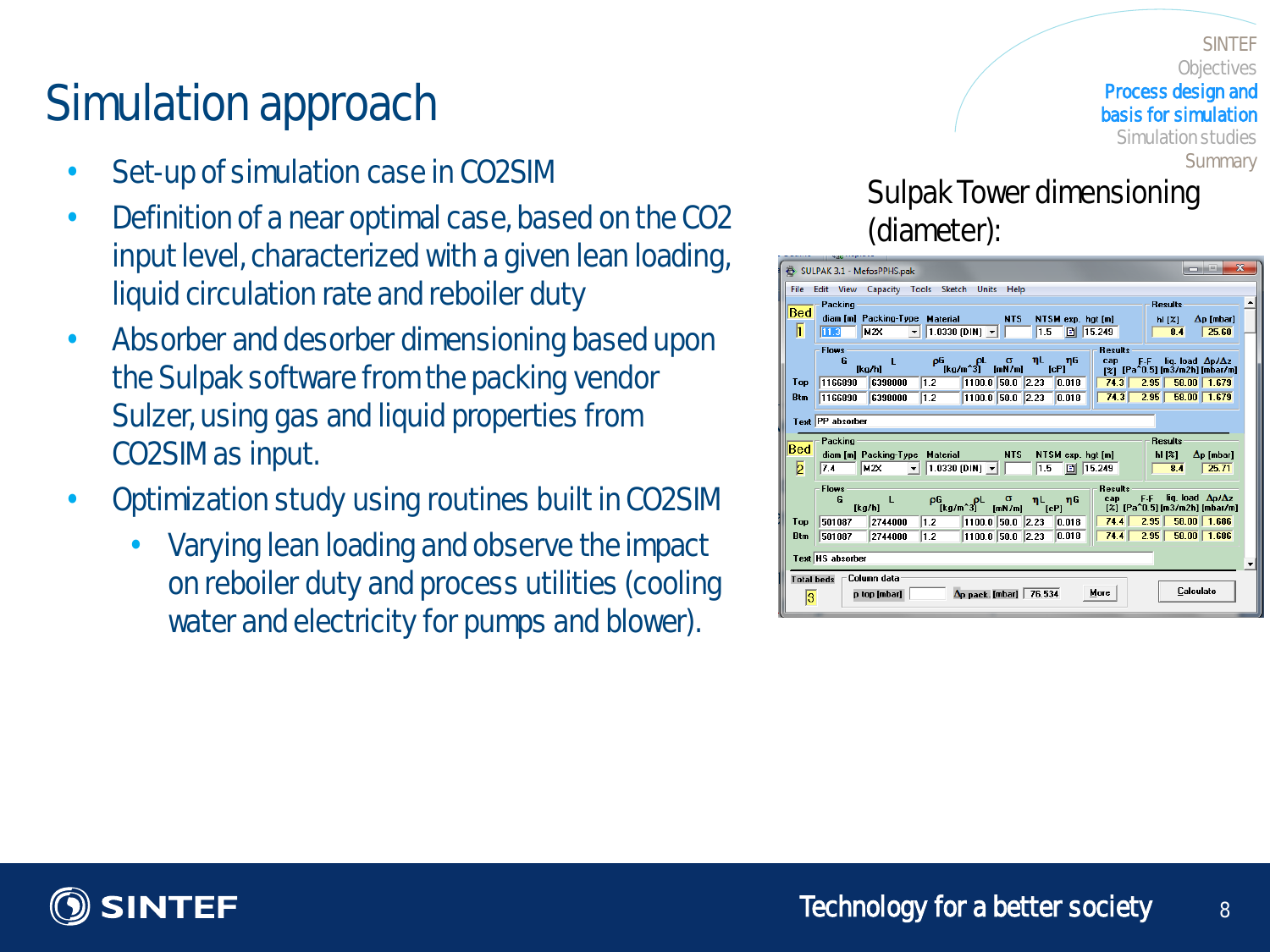

#### CO2SIM –simulation tool for post combustion capture

#### •Developed at SINTEF/NTNU

•CO2SIM gives specific methodology related to process optimization and handling of information flow

•Rigorous modeling approach

•Rate based mass and heat transfer models

•e-NRTL

thermodynamics for CO2 amine systems

•Tool for process optimization and design



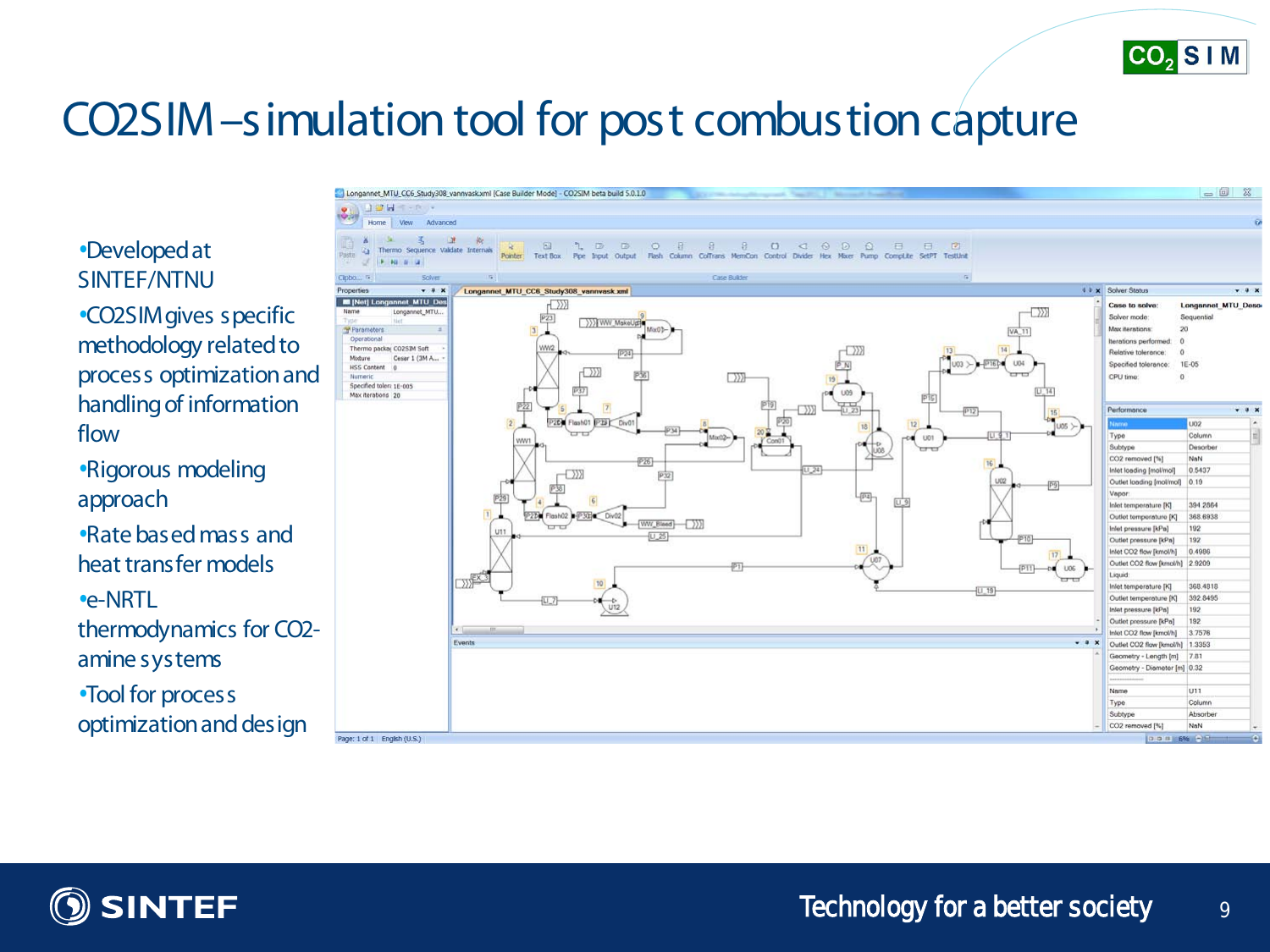# CO2SIM case –Generic absorption process –single absorbers/common desorbers



Steam Generation, Hot stove  $+ Oe$ ke, Lime Production flue gases together



 $CO<sub>2</sub>$  S I M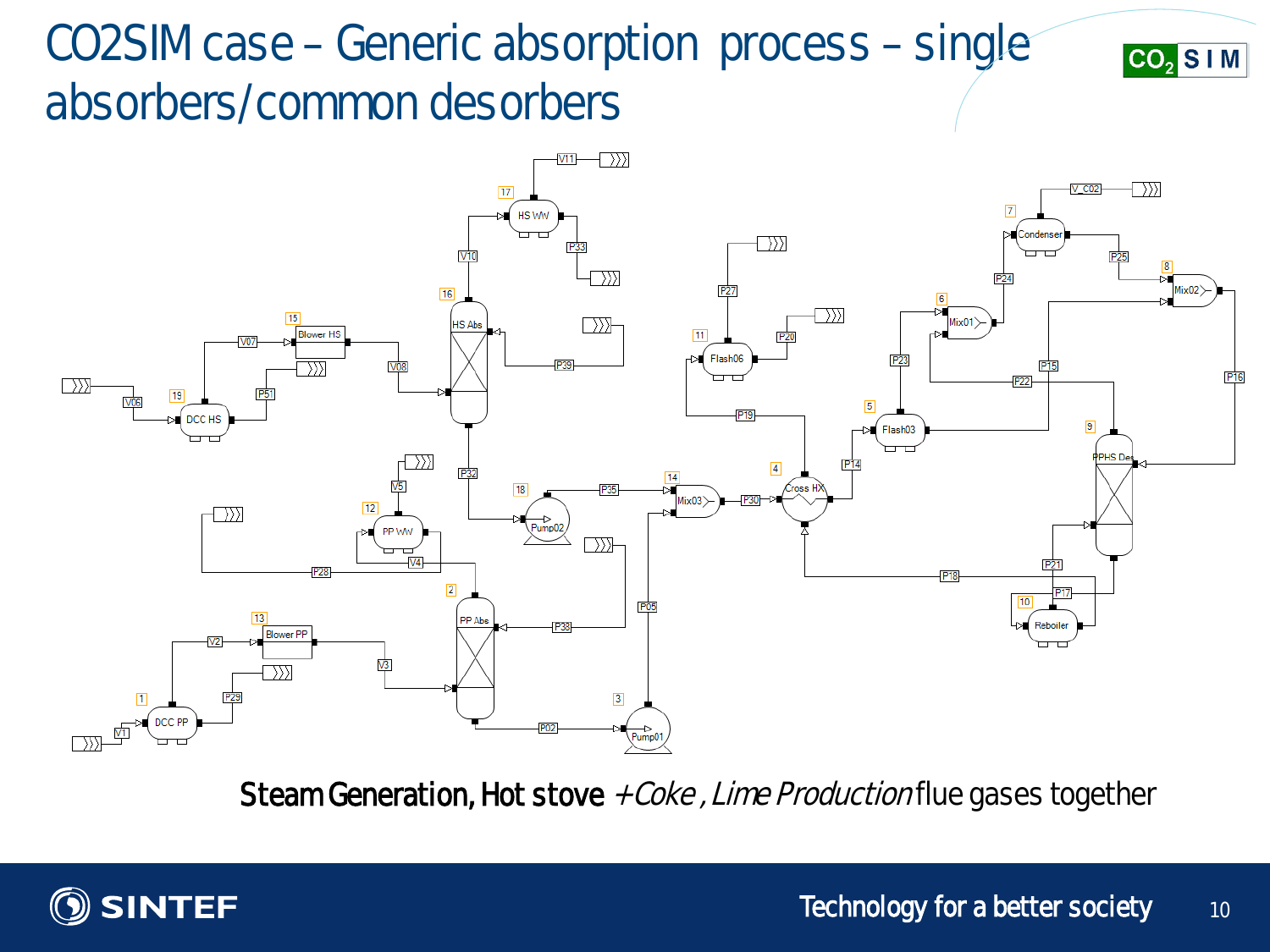### Total CO2 recovery from the steel plant should be 75%



•75% total CO2 capture (of all 6 streams) is given by the red line. This shows that e.g. by capturing 96% in the Steam Generation, Hot stove (PPHS) case, 60% capture from the Coke, Lime Production (CPLP) case would be sufficient.

A 90% capture degree from both streams seem feasible, and fulfils the 75% target., disregarding the streams from the Sinter Plant and Reheating furnace



**SINTEF C**biectives

**Summary** 

Process design and basis for simulation Simulation studies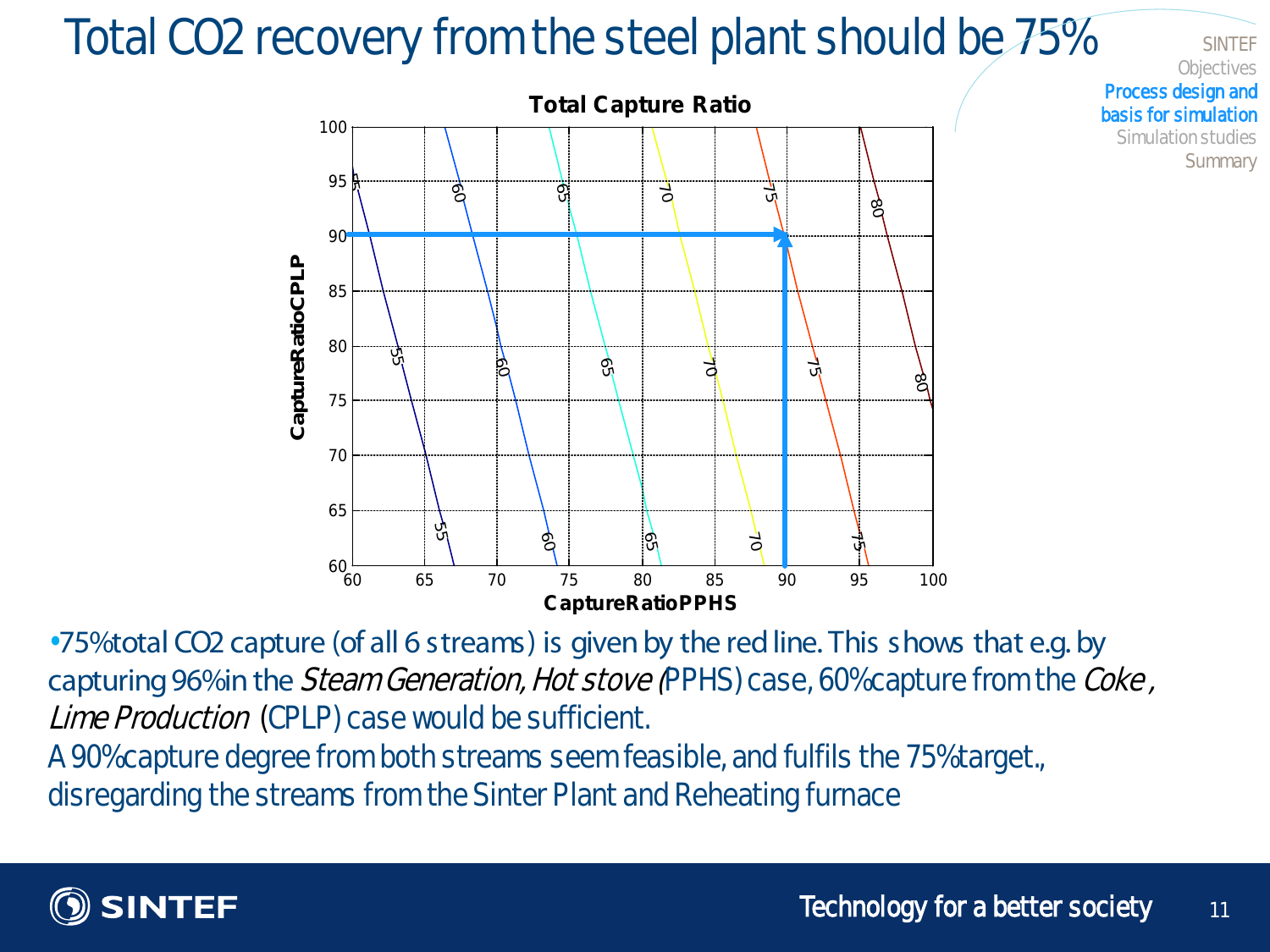SINTEF **Objectives** Process design and basis for simulation Simulation studies Summary

# CO2SIM optimization of solvent flow for case PP+HS, reference MEA



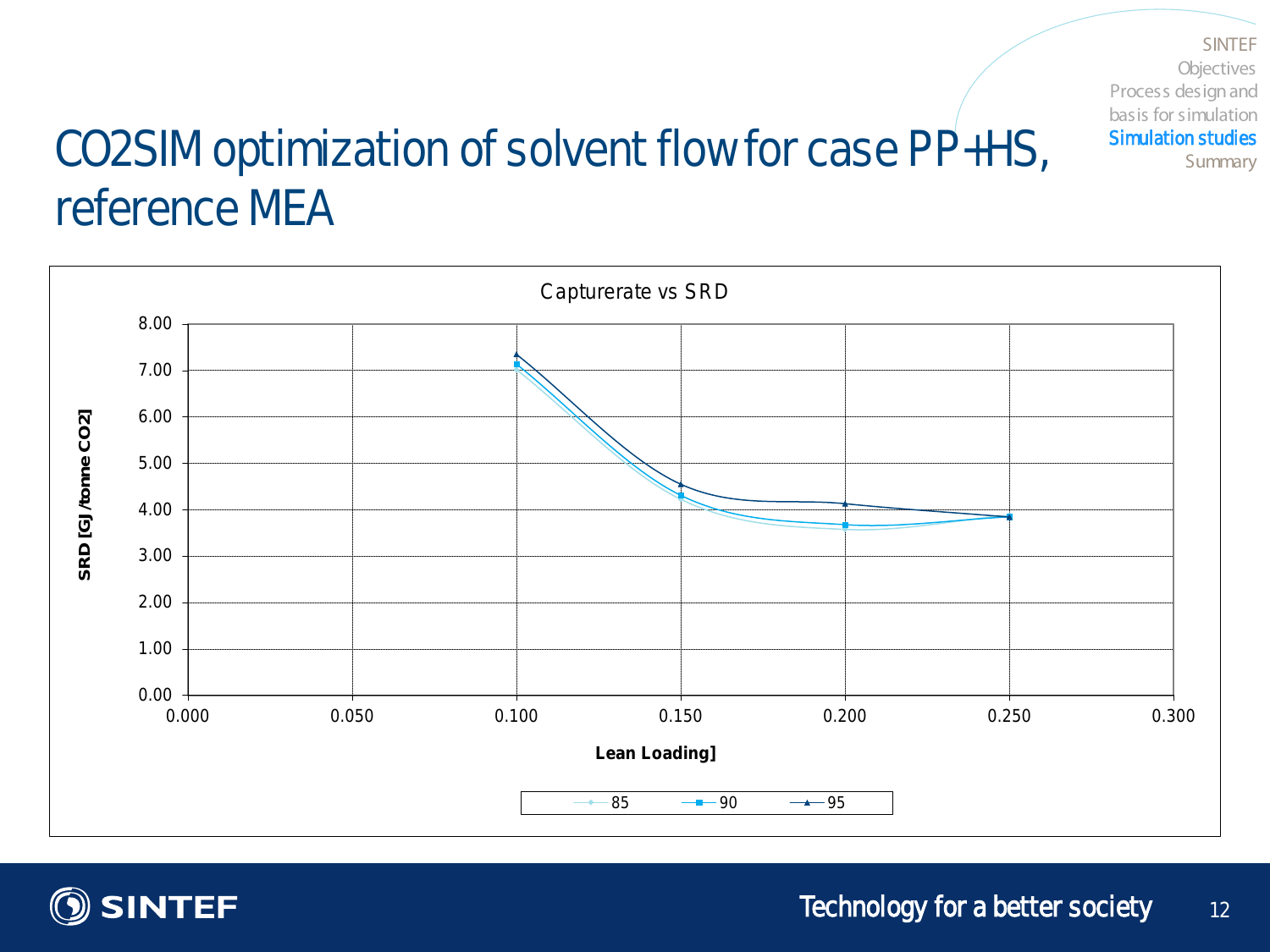#### CO2SIM results, 30wt % MEA reference

SINTEF Objectives Process design and basis for simulation Simulation studies Summary

|                                      | <b>CPLP</b><br>90% | <b>PPHS</b><br>90% |  |
|--------------------------------------|--------------------|--------------------|--|
| <b>Absorber A</b>                    |                    |                    |  |
| Packing height [m]                   | 15                 | 15                 |  |
| Column diameter [m]                  | 6.3                | 11.3               |  |
| Solvent Lean flow rate (tonne/h)     | 1,324              | 6,485              |  |
| CO2 at inlet (mol %wet)              | 14.8%              | 27.4 %             |  |
| H2O at inlet (mol %wet)              | 10.5%              | 5.8%               |  |
| CO2 recovery (%)                     | 90.0%              | 90.0%              |  |
| CO2 Captured (tonne/h)               | 79                 | 398                |  |
| <b>Absorber B</b>                    |                    |                    |  |
| Packing height [m]                   | 15                 | 15                 |  |
| Column diameter [m]                  | 3.5                | 7.4                |  |
| Solvent Lean flow rate (tonne/h)     | 505                | 2,784              |  |
| CO2 at inlet (mol %wet)              | 19.8 %             | 27.3%              |  |
| H <sub>2</sub> O at inlet (mol %wet) | 12.7%              | 6.3%               |  |
| CO2 recovery (%)                     | 90.0%              | 90.0%              |  |
| CO2 Captured (tonne/h)               | 31                 | 171                |  |
| <b>Stripper</b>                      |                    |                    |  |
| Packing height [m]                   | 9                  | 9                  |  |
| Column diameter [m]                  | 5.2                | 11.7               |  |
| CO2 stripped [kg/hr]                 | 110                | 568                |  |
| Reboiler Duty [MW]                   | 114                | 581                |  |
| Spesific Reboiler duty [GJ/tonn CO2  | 3.73               | 3.68               |  |

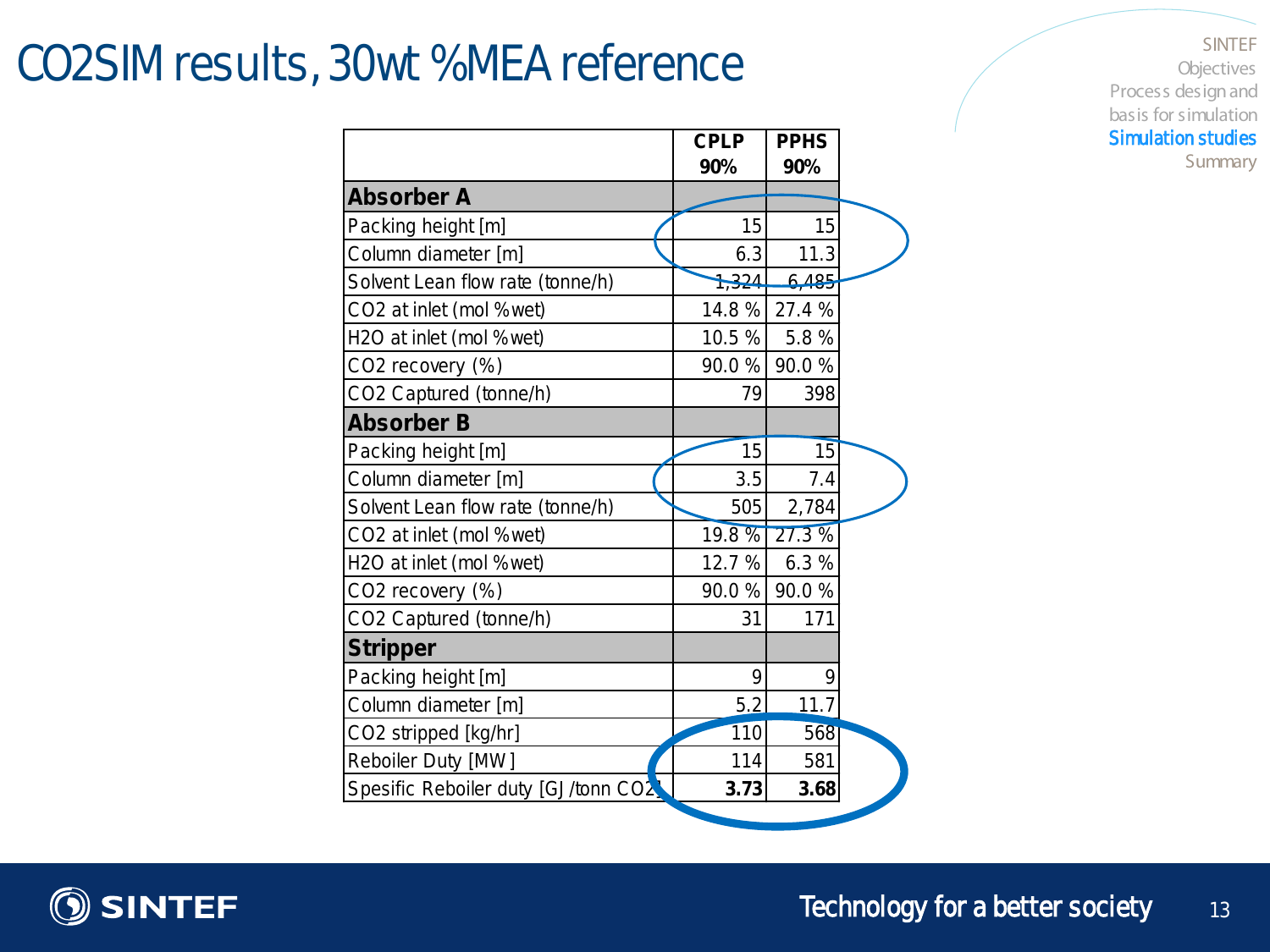#### Sizing of absorbers

#### SINTEF Objectives Process design and basis for simulation Simulation studies Summary

| Absorber column                  |                | <b>PP</b> | <b>HS</b> | СP     | LP.     |
|----------------------------------|----------------|-----------|-----------|--------|---------|
| Packing material                 |                | M2X       | M2X       | M2X    | M2X     |
| Specific surface                 | m2/m3          | 205.00    | 205.00    | 205.00 | 205.00  |
| <b>Diameter</b>                  | m              | 11.3      | 7.4       | 3.0    | 2.8     |
| <b>Packing height</b>            | m              | 15        | 15        | 15     | 15      |
| Packing surface pr. column       | m <sub>2</sub> | 308 384   | 132 251   | 22 411 | 18 3 24 |
| Number of beds, absorber packing |                | 3         | 3         | 3      | 3       |
| Height pr. bed.                  | m              | 5.0       | 5.0       | 5.0    | 5.0     |
| Packing height WW-beds           | m              | 2.0       | 2.0       | 2.0    | 2.0     |
| Number of wash sections          | m              | 2         | 2         | 2      | 2       |
| Height required between secti    | m              | 2.5       | 2.5       | 2.5    | 2.5     |
| <b>Height packed sections</b>    | m              | 29.0      | 29.0      | 29.0   | 29.0    |
| Height mist collector + outlet s | m              | 2.5       | 2.5       | 2.5    | 2.5     |
| Flue gas duct diameter           | m              | 3.55      | 2.33      | 2.16   | 1.16    |
| Absorber sump                    | m              | 3.0       | 3.0       | 3.0    | 3.0     |
| <b>Total absorber height</b>     | m              | 38.0      | 36.8      | 36.7   | 35.7    |



Packed column, example (distillation)

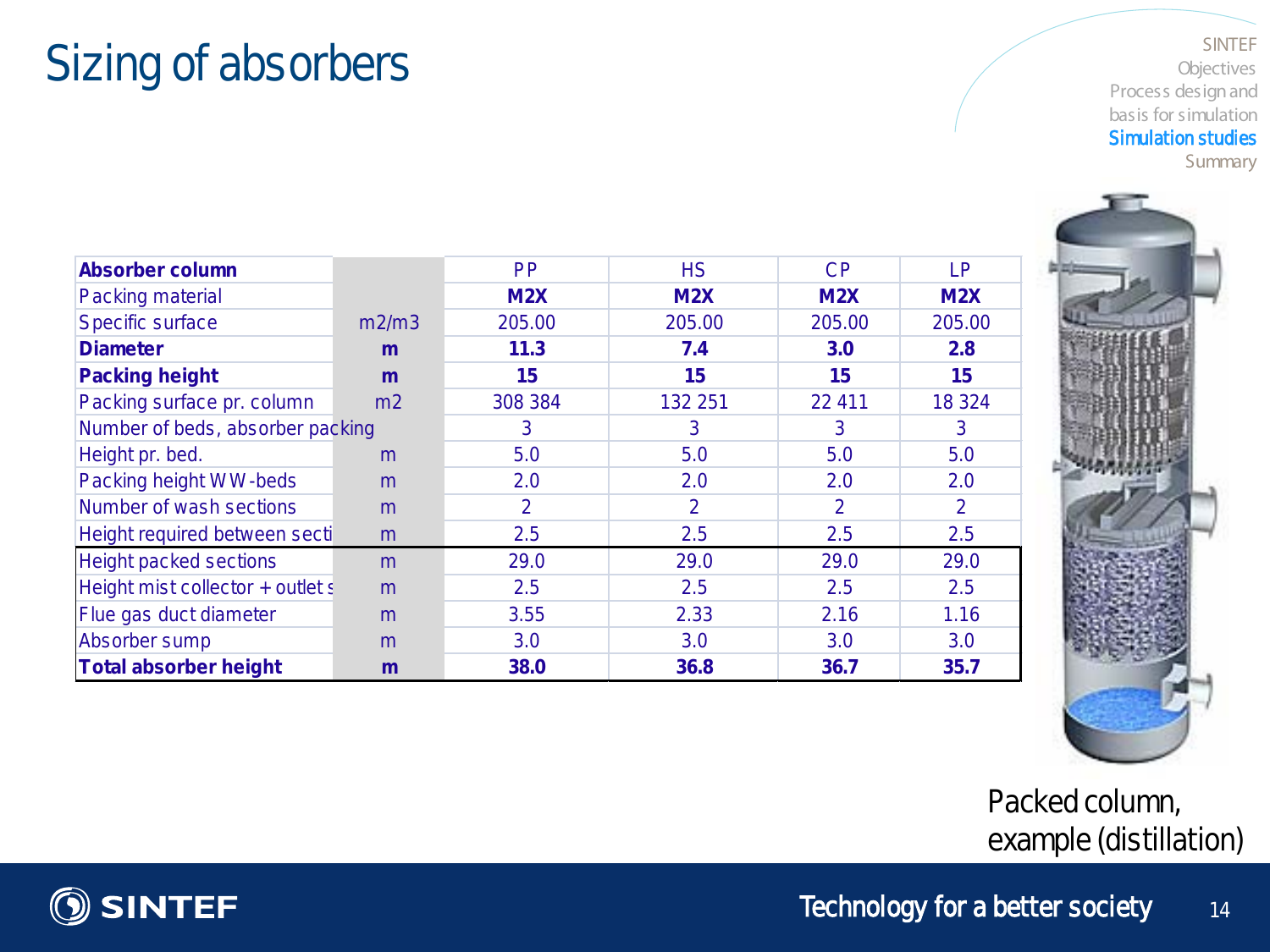#### Sizing of desorber

#### SINTEF Objectives Process design and basis for simulation Simulation studies Summary

| <b>Desorber column</b>          |                | PP+HS | CP+LP          |
|---------------------------------|----------------|-------|----------------|
| <b>Packing height</b>           | m              | 9.00  | 9.00           |
| <b>Diameter</b>                 | m              | 11.7  | 5.2            |
| Cross section area single. det  | m <sub>2</sub> | 107.5 | 21.2           |
| Number of beds desorber packing |                | 2     | 2              |
| Height per bed                  | m              | 4.50  | 4.50           |
| Height water wash section       | m              | 2     | 2              |
| <b>Number of wash sections</b>  |                |       | 1              |
| <b>Height between sections</b>  |                | 2.5   | 2.5            |
| <b>Height packed sections</b>   | m              | 16.0  | 16.0           |
| Height mist collector + gas ou  | m              | 2.5   | 2.5            |
| Height required for steam inlet | m              | 4     | $\overline{2}$ |
| Desorber sump                   | m              | 2     | 2              |
| <b>Total desorber height</b>    | m              | 24.5  | 22.5           |
|                                 |                |       |                |



Packed column, example(distillation)

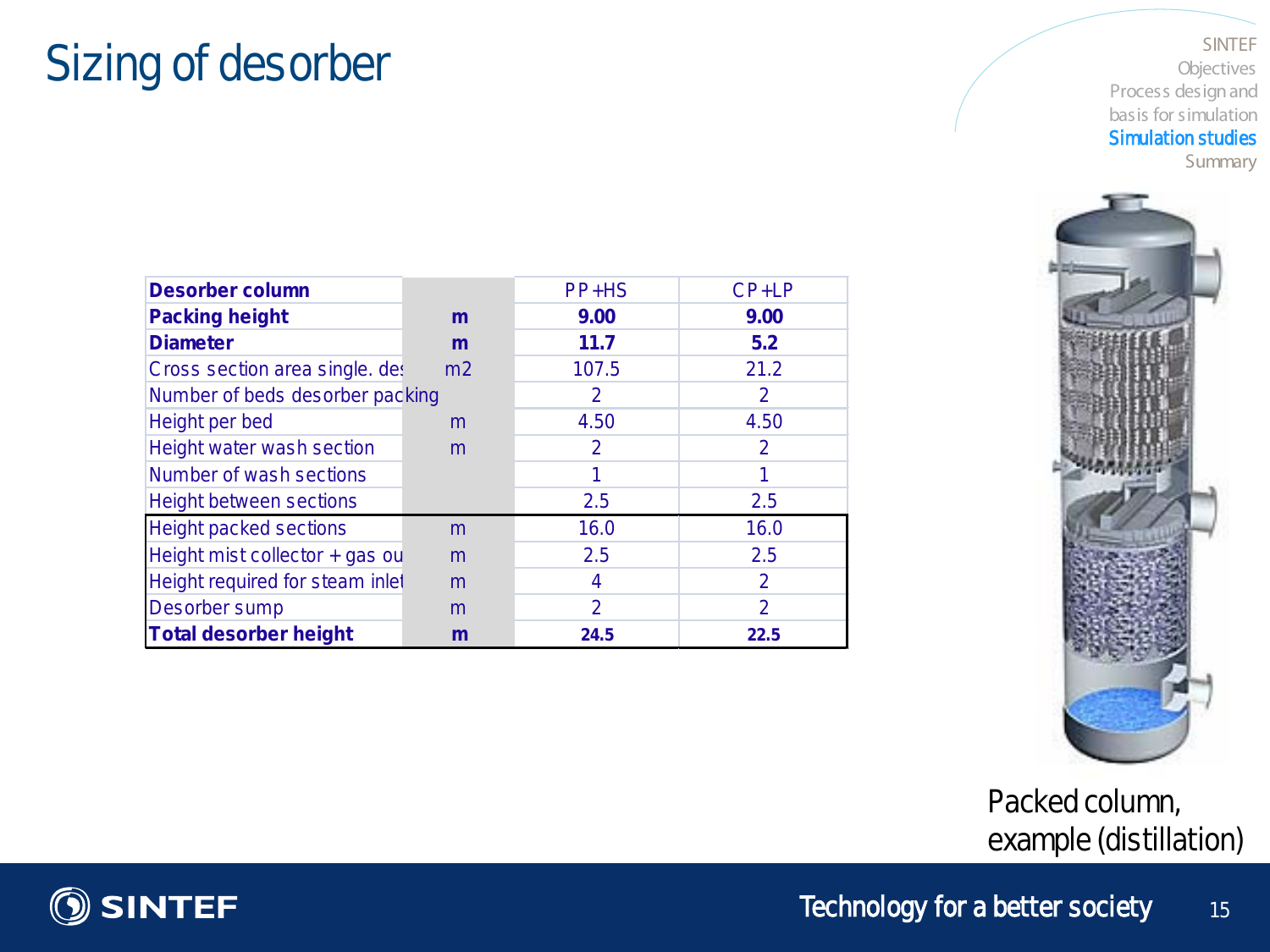#### Summary conventional plant with MEA SINTEF SUMMARY CONVENTIONAL PLANT REPORTED SINTEF

**C**bjectives Process design and basis for simulation Simulation studies **Summary** 

• For *conventional NEA based removal* of 75% of total produced CO2 from the Steel plant:

| CO2 Captured (tonne/h)               |      |      |
|--------------------------------------|------|------|
| Specific Reboiler duty [GJt/ton CO2] | 3.73 | 3.68 |

- Large process units (~8 megatonnes CO2 per year is treated).
- Necessary to look for ways to improve the capture process->

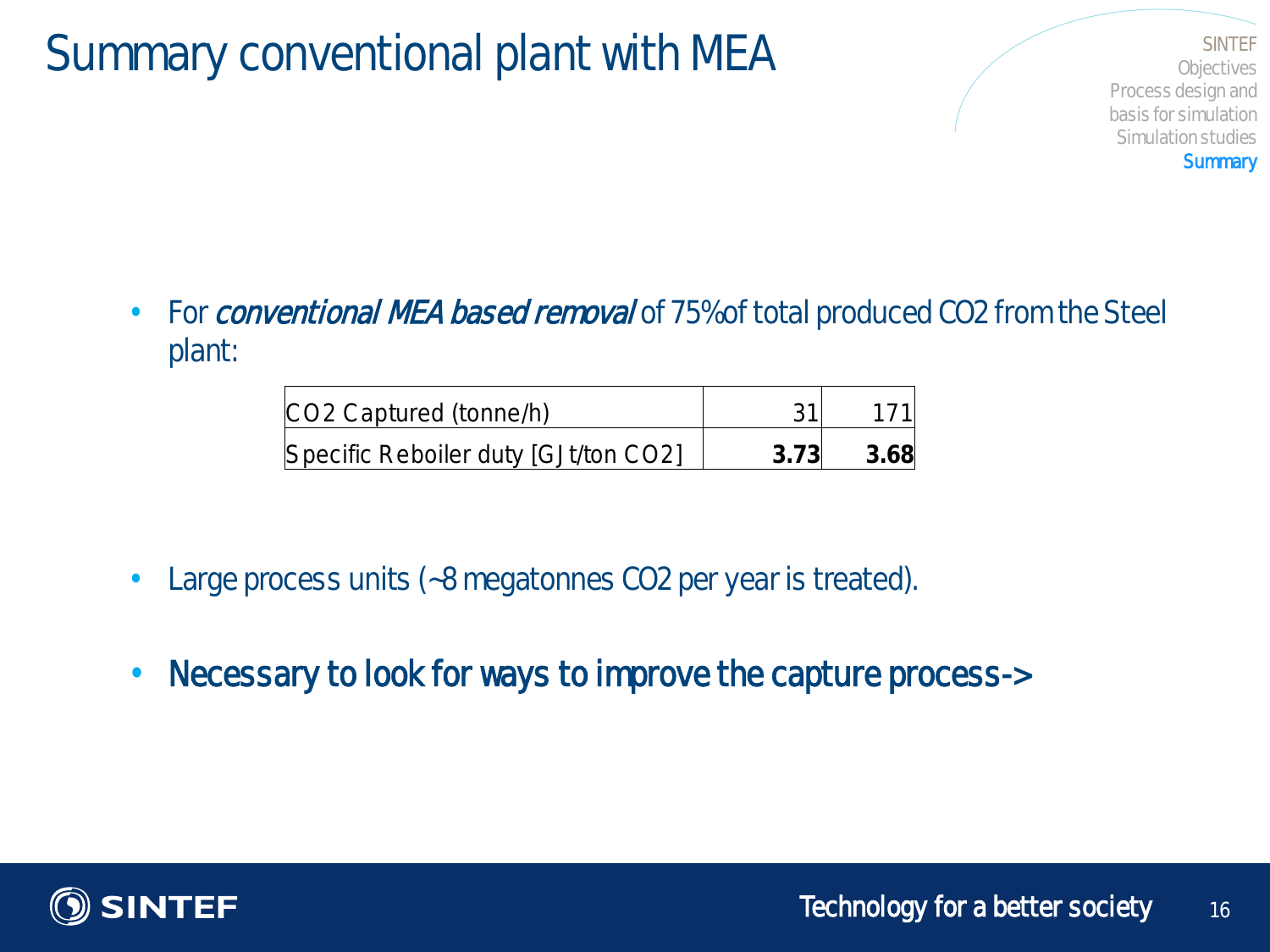**SINTEF Cbjectives** Process design and basis for simulation Simulation studies **Summary** 

### Results new configuration + low energy solvent

- 1. Change to heat integration configuration from 3.7 to 3.1 GJt/t with MEA (90% removal)
- 2. Heat integration scheme and new solvent below 2.7 GJt/t

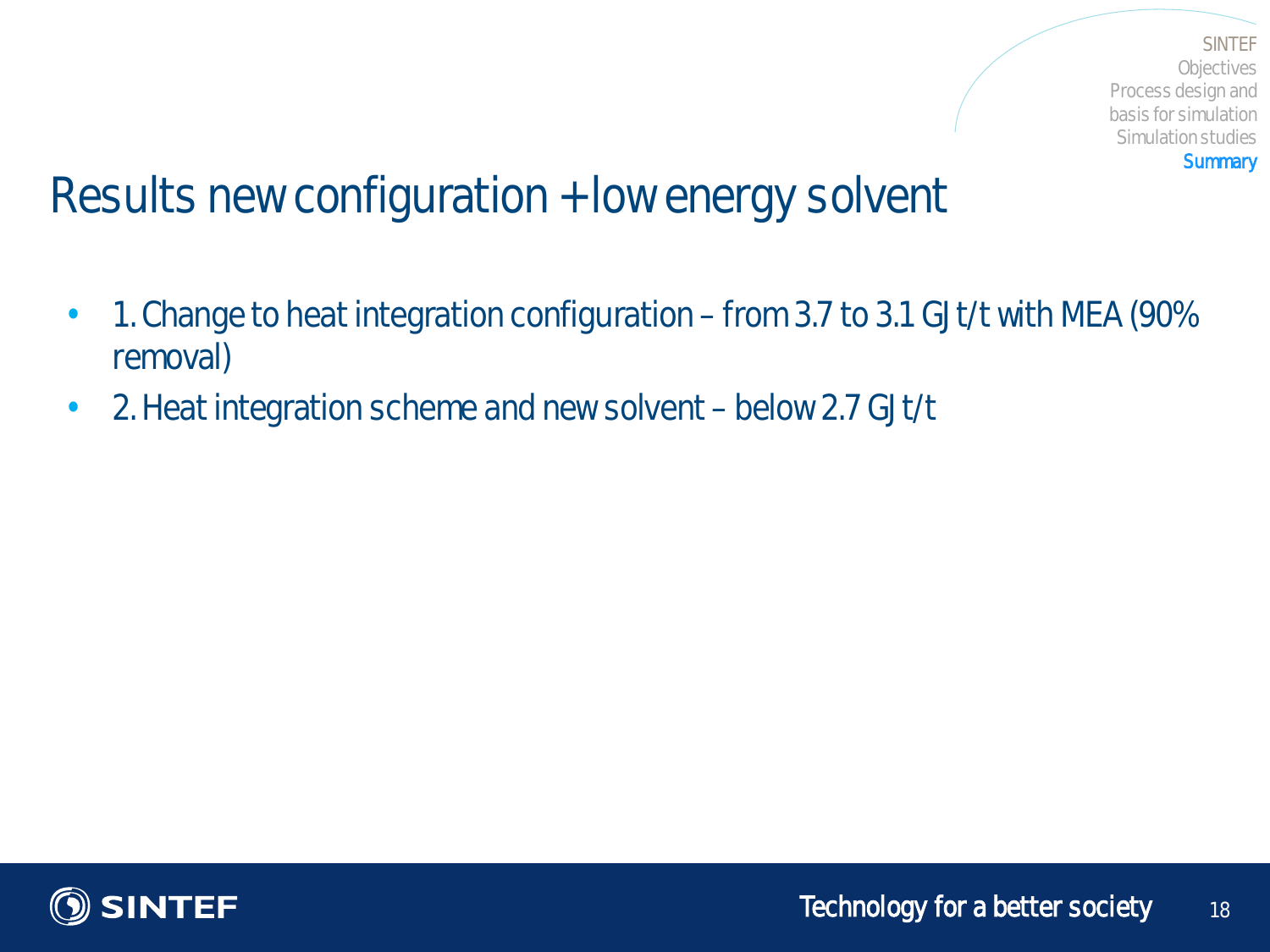# CO2 capture from Oxygen Blast Furnace –OBF case

- OBF gas has a pressure of 4.1 bar and 34% CO2 ,-pCO2= 1.4 bar
	- CO2 partial pressure is 10 times larger than e.g. the Coke Plant flue gas
- This enables a significant reduction of the capture energy requirement
- Thermodynamic potential for energy saving due to less work for the compression of CO2 from the mixture conditions to the pure CO2 product
- Lower volume flow of gas,-reduced size of absorber unit
- Absence of Q2 in the gas
	- significantly reduced solvent degradation to be expected
- MDEA or AMP based solvents are able to utilize the pressure benefit and are better suited than MEA for the current case
	- Chosen base case: 40% MDEA with 10% piperazine as activator, process offered commercially by several vendors

**SINTEF Objectives** Process design and basis for simulation Simulation studies **Summary** 



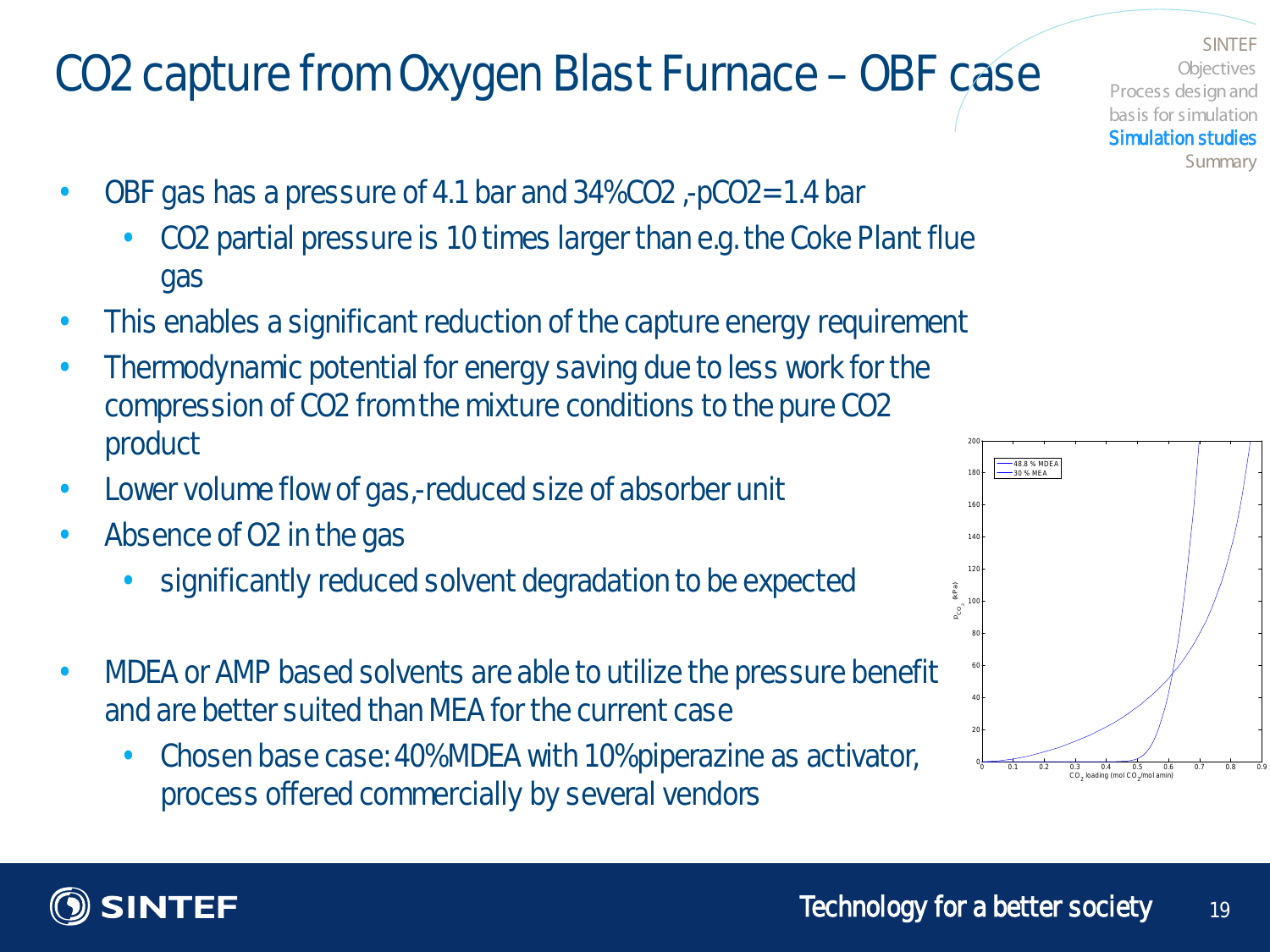**SINTEF Cbjectives** Process design and basis for simulation Simulation studies **Summary** 

### Summary and conclusions OBF case

- Simulations showed that the resulting energy requirement was 2.35 GJt/ton CO2 or 257 MWt in total
	- Using an intercooled absorber with MDEA/Pz solvent.
- Capture of 3.2 Mt CO2/year from CBF gas/94% CO2 capture
- Absorber:
	- Diameter: 9m
	- Packing Height 14m
- Desorber:
	- Diameter: 8.52m
	- Packing height: 6m

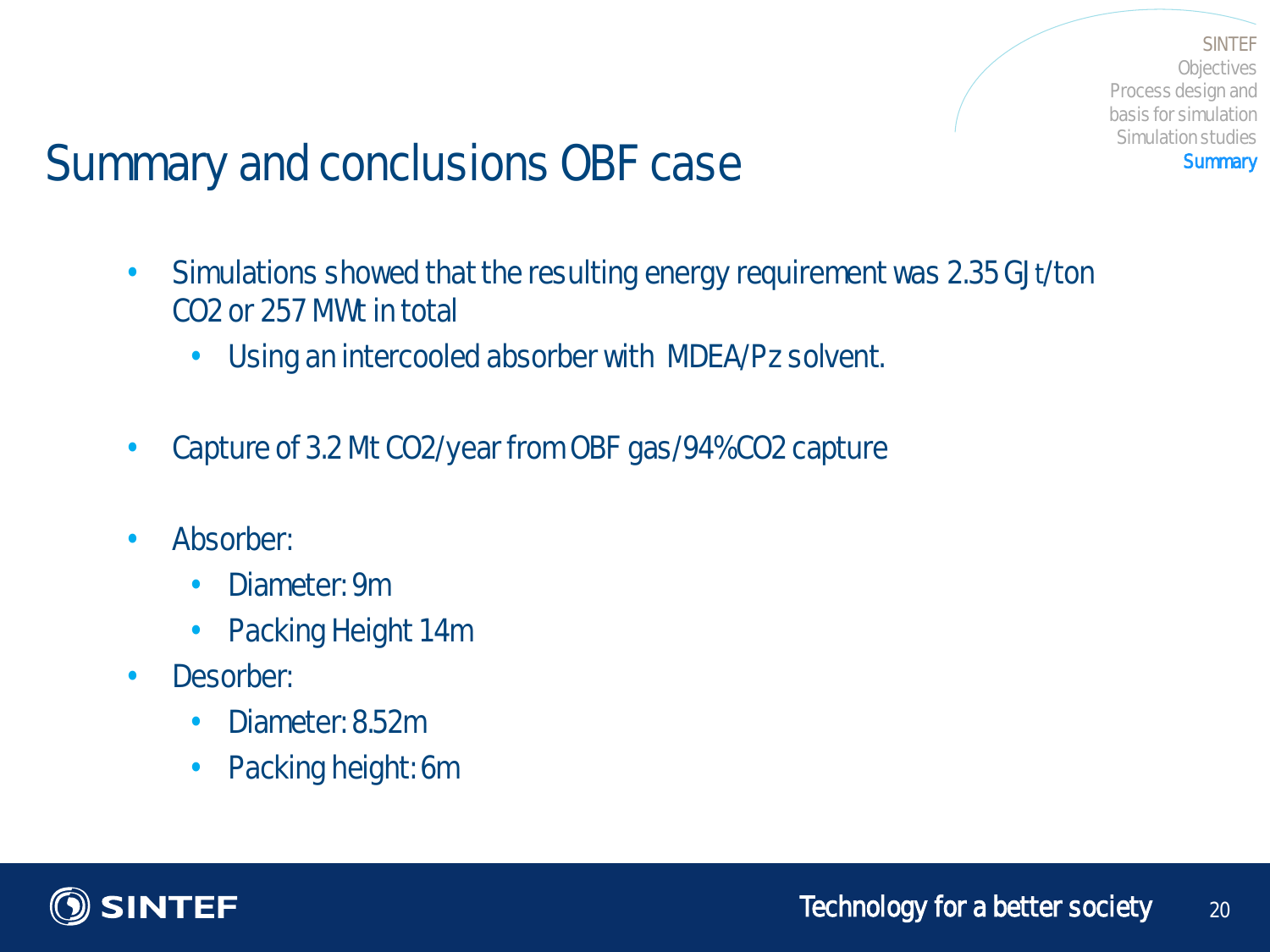**SINTFF C**biectives Process design and basis for simulation Simulation studies **Summary** 

# Summary and conclusions (1)

- Conventional 'end gases'
- Utilization of new solvent systems and improved and optimized process configuration will significantly increase the efficiency of the CO2 capture process.
- Improving the process configuration with MEA shows that the energy requirement can be reduced down to ~3.1 GJ/ton
- In addition changing to a new solvent (activated sterically hindered amine) makes it possible to reduce energy requirement down to 2.7 GJ/ton.